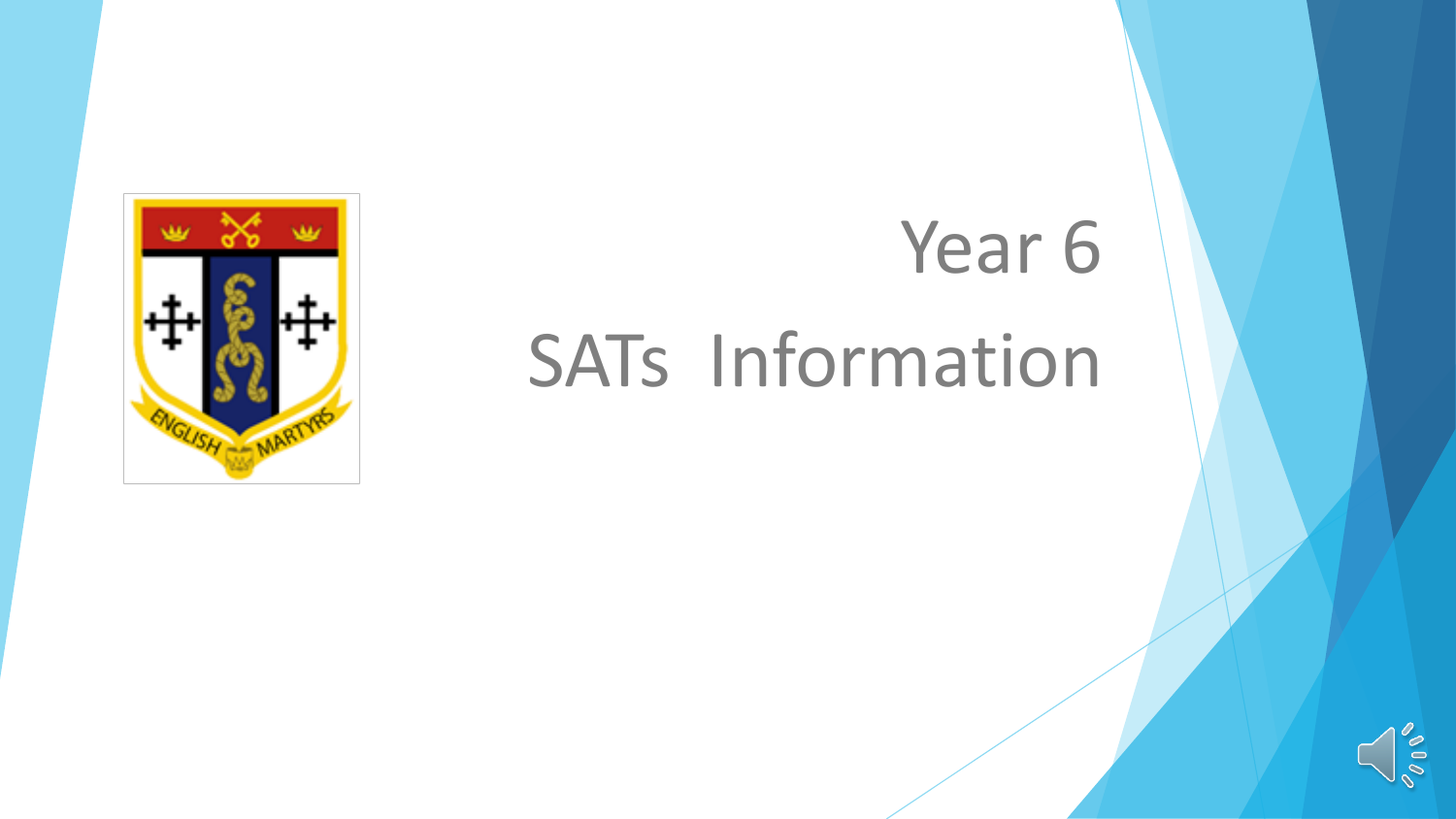| <b>SATs Timetable</b> |                                                                |
|-----------------------|----------------------------------------------------------------|
| <b>Date</b>           | <b>Activity</b>                                                |
| Monday 9 May 2022     | English grammar,<br>punctuation and spelling<br>papers 1 and 2 |
| Tuesday 10 May 2022   | English reading                                                |
| Wednesday 11 May 2022 | Mathematics papers 1 and 2                                     |
| Thursday 12 May 2022  | Mathematics paper 3                                            |

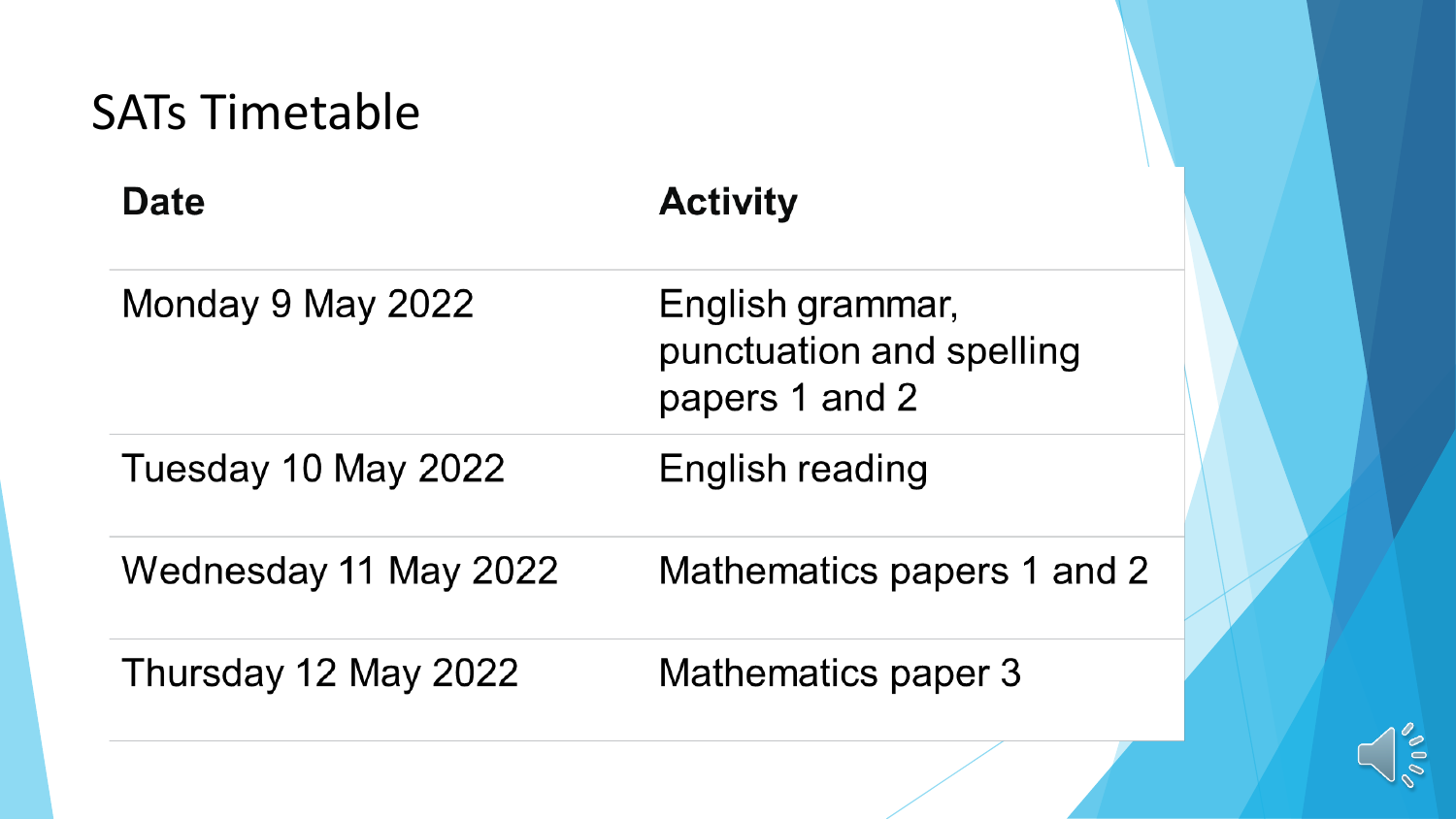#### SATs assessment

➢ Assessments will be in the hall for the majority of students

➢ Invigilators will be people the children are familiar with.



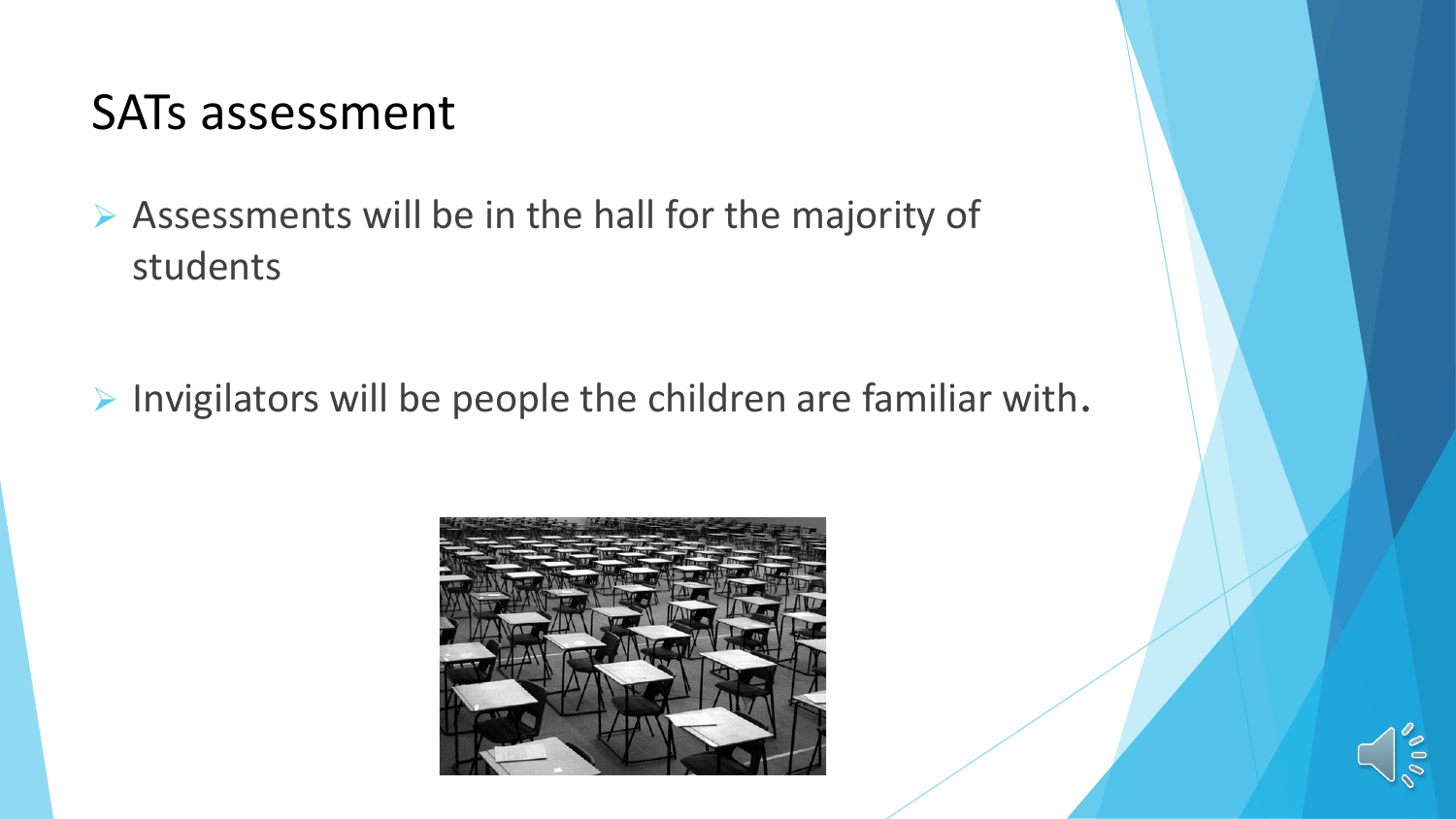### Equipment

➢ Equipment will be provided

➢ However the students may wish to use their own pen. This must be a handwriting pen and not a biro or a cartridge pen.



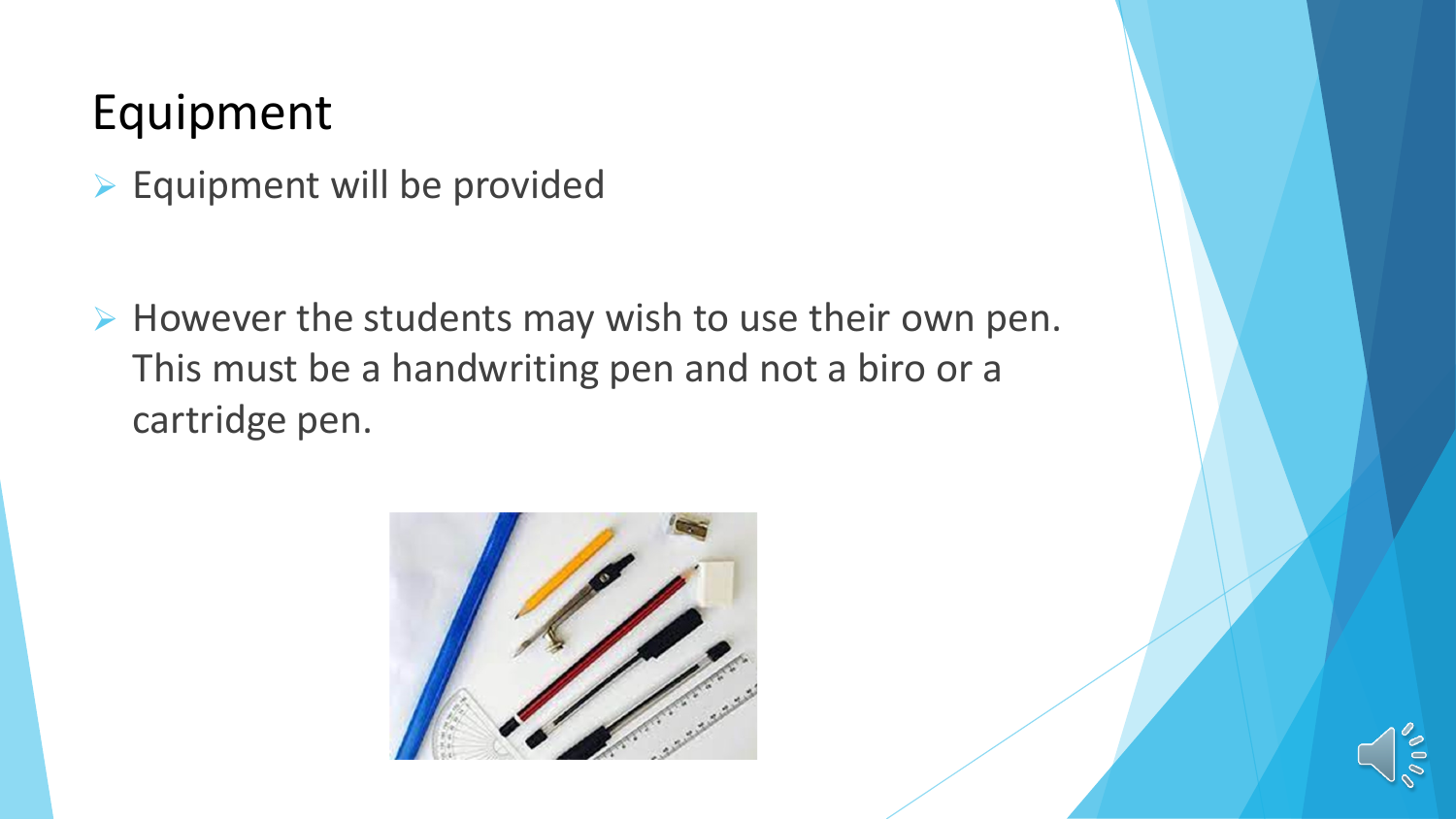## Support

➢ Free Breakfast Club – 8:15, don't be late!

➢ Yoga/mindfulness

➢ A range of activities to foster a calm environment and aid with managing emotions





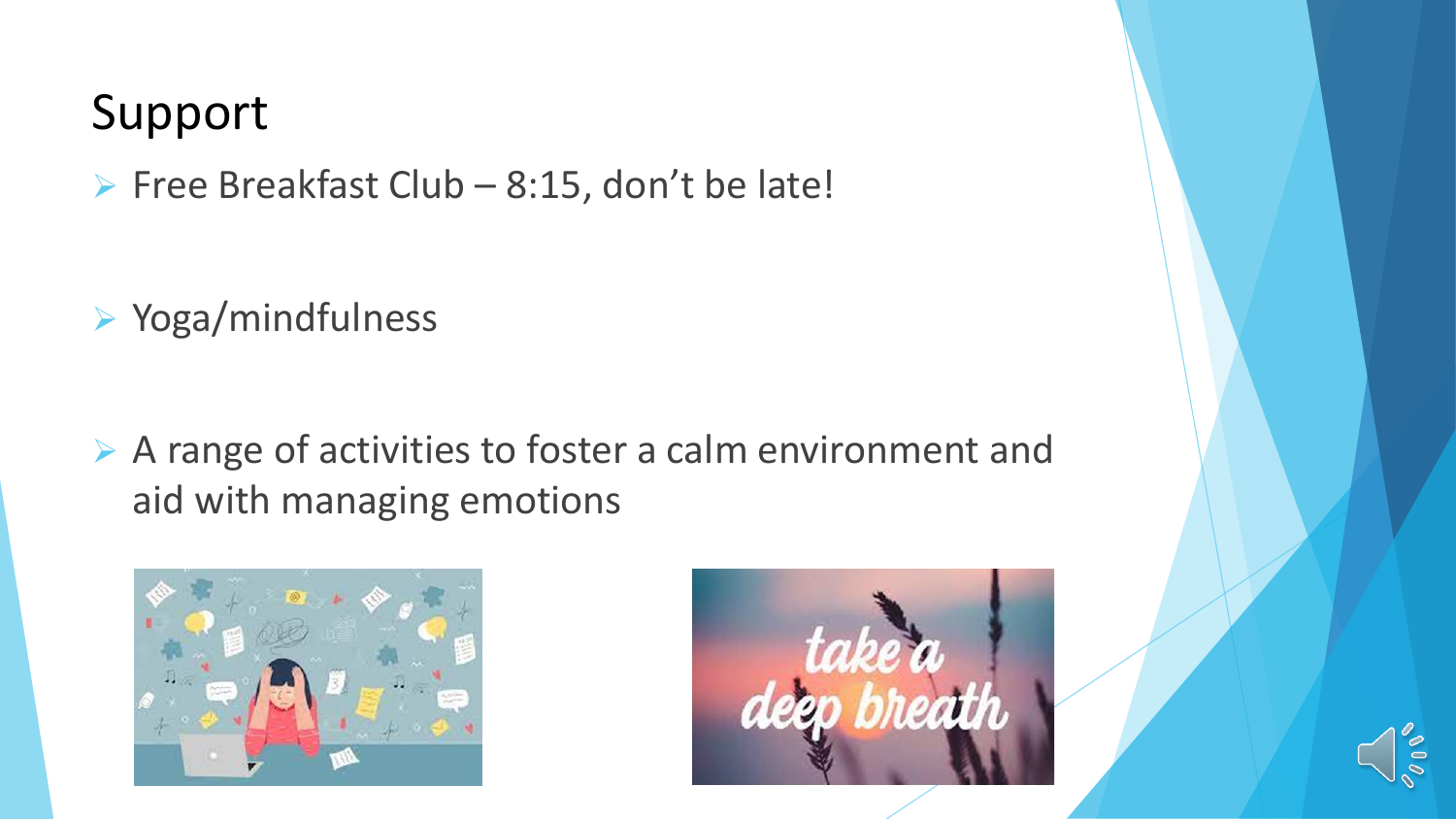### Preparation

- ➢ Covered curriculum
- ➢ Have practised the different tests so familiar with layout and what the assessor is looking for.
- ➢ Targeted interventions
- ➢ Targeted homework
- ➢ Focussed on areas of weakness for example reading comprehension and different types of calculations
- ➢ In class support, a range of mini tests to aid recall and improve speed.

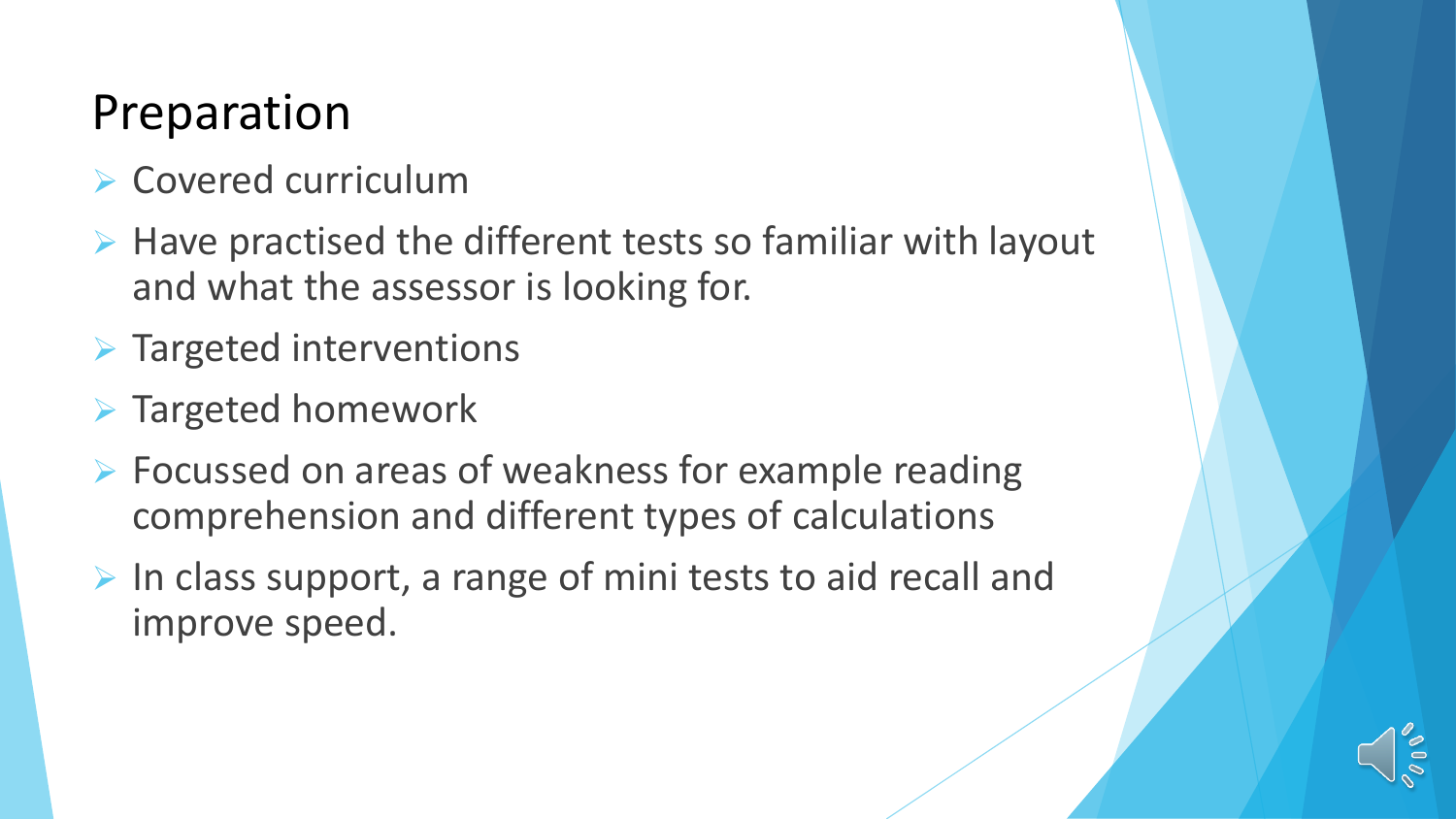## Results

- ➢ Tests are marked externally
- ➢ Results returned to the school near the end of the summer term
- ➢ Distributed in end of term reports
- ➢ You will receive 2 pieces of data the raw score, and the standardised score.